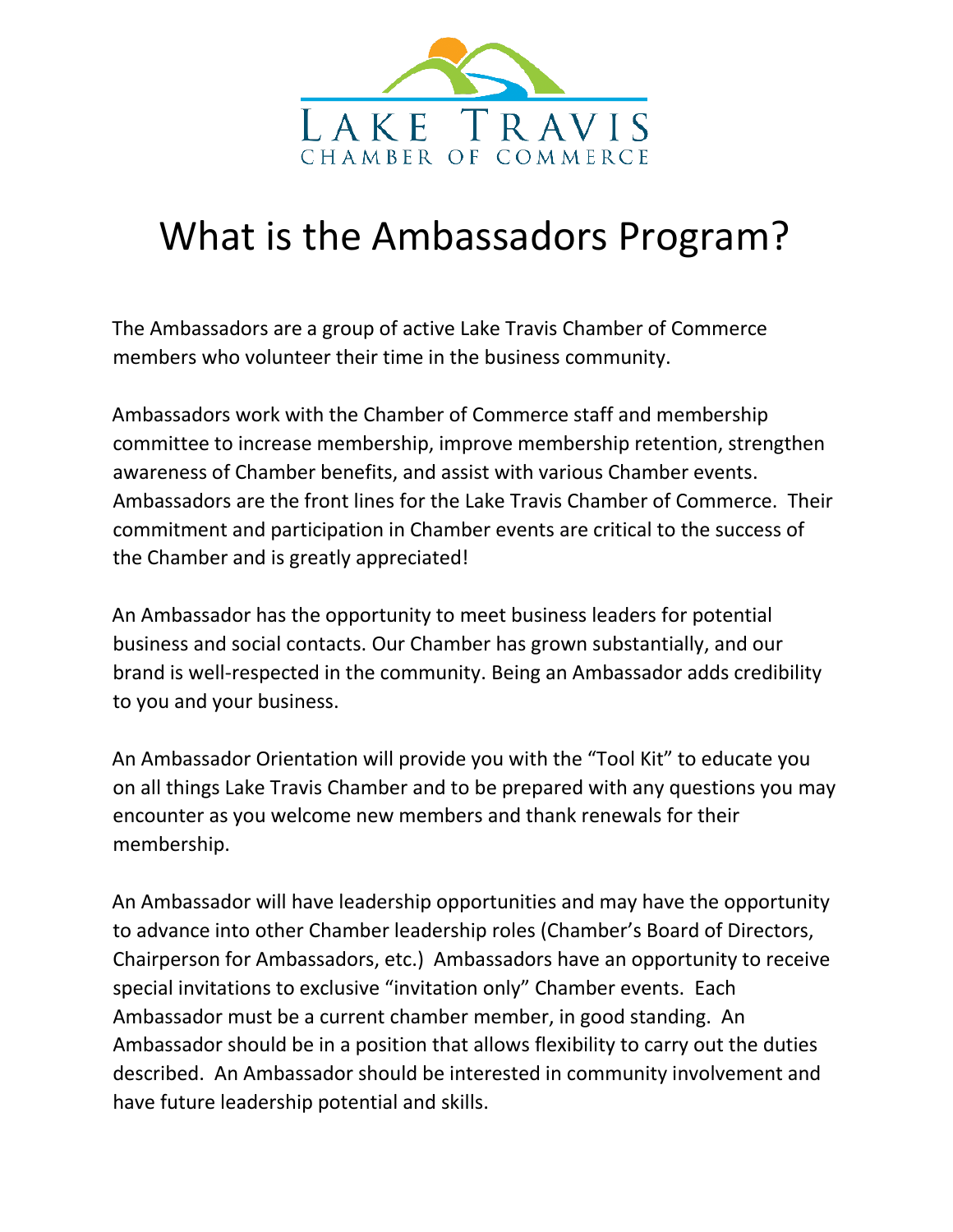# **Become an Ambassador!**

The Ambassadors play a vital role in the Lake Travis Chamber of Commerce, acting as the official welcoming committee of the Chamber. The committee works to strengthen relationships within the community and increase awareness of the benefits, programs and initiatives of the Chamber.

#### **Why you should be an Ambassador**

- Networking/business development opportunities as you meet business leaders
- Obtain an insider's perspective of the Lake Travis business community
- Invitations to Ribbon Cuttings, Groundbreakings, and other Chamber events
- Your fellow Ambassadors will become your leads group….and potentially lifelong friends!
- Exposure of your name and company to the business community
- You may be recognized with awards for your outstanding service
- IT's FUN!
- Your name and picture will be posted on the Chamber website for additional exposure for you and your business
- Opportunity to speak at the New Member Orientation

#### **Important attributes of an Ambassador include**

- A good attitude and pride about the work of the Chamber
- A thorough knowledge of the programs, activities and resources the Chamber provides
- The ability to ask others to JOIN/SUPPORT the Lake Travis Chamber
- DIPLOMACY as you serve as a liaison between the community, membership committee and Chamber staff
- Ability to PARTICIPATE. While you don't have to attend all the programs, events, ribbon cuttings and meetings, we do expect that you are able to commit some amount of time each month to the duties of being an Ambassador
- Ambassadors are the "goodwill" arm of the Chamber; you or your company must be a Chamber member in good standing, and you should be able to commit one year of service to the committee

### **Expectations of an Ambassador**

- Attend the monthly meeting.  $(1^{st}$  Wednesday at 1:30pm at the Chamber office)
- Attend ribbon cuttings/anniversary celebrations
- Deliver new and renewal member Proud Member Calendar stands and window clings
- Be the communication liaison between the community and Membership Committee
- Assist new members in maximizing their Chamber membership
- Identify/recruit new members